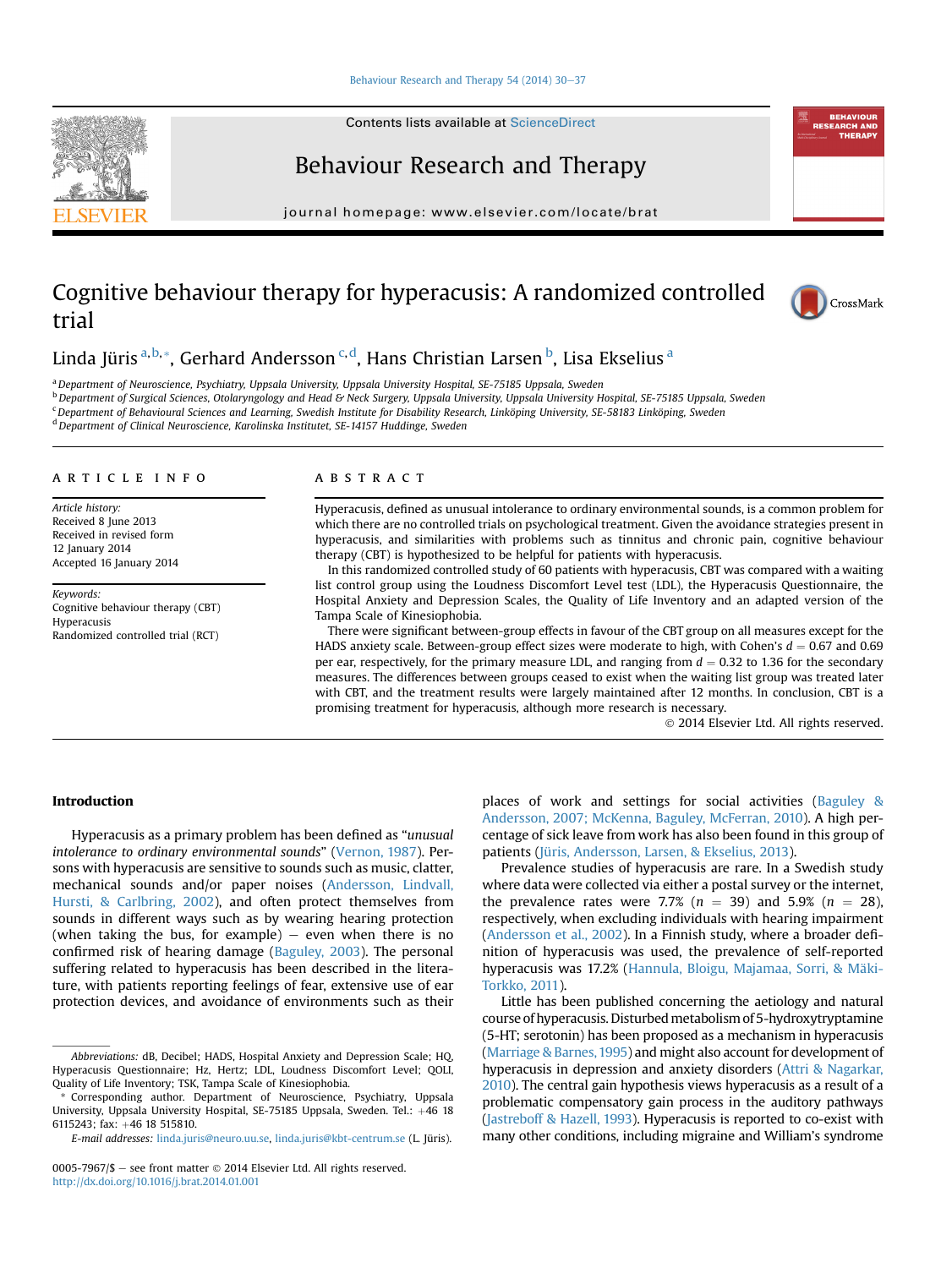[\(Katzenell & Segal, 2001\)](#page-6-0). There is also a large comorbidity between tinnitus and hyperacusis [\(Baguley, 2003](#page-6-0)), as 40 per cent of patients with tinnitus suffer from hyperacusis [\(Jastreboff & Jastreboff, 2000\)](#page-6-0), and up to 86 per cent of patients with hyperacusis in clinical samples report tinnitus ([Anari, Axelsson, Eliasson, & Magnusson, 1999\)](#page-6-0). In a recent study almost half of the patients diagnosed with hyperacusis suffered from anxiety disorders ([Jüris et al., 2013\)](#page-6-0). The most common anxiety disorders were social phobia and agoraphobia, as measured with the Mini-International Neuropsychiatric Interview (MINI, Swedish version 5.0.0.) ([Sheehan et al., 1998\)](#page-7-0). Furthermore, the patients also displayed high scores on anxiety-related personality traits, measured with the Swedish universities Scales of Personality.

As no underlying medical condition can be found in the large majority of affected patients [\(Baguley, 2003](#page-6-0)), researchers have suggested that hyperacusis is maintained and exacerbated by avoidance of sounds and increased anxiety ([Schaaf, Klofat, & Hesse, 2003](#page-7-0)). It has been shown that persons who do not suffer from hyperacusis become more sensitive to sounds when they overprotect their ears [\(Formby, Sherlock, & Gold, 2003\)](#page-6-0), while exposure to low-level noise treatment later desensitizes the same subjects. In another study, hyperacusis was found to be associated with noise-related avoidance behaviour and anxiety ([Blaesing & Kroener-Herwig, 2012](#page-6-0)). This is in accord with the fear-avoidance model, which deals with fear of pain and focuses on the individual response of either confronting or avoiding the pain itself [\(Lethem, Slade, Troup, & Bentley, 1983;](#page-6-0) [Vlaeyen & Linton, 2000](#page-6-0)). The avoidance of pain is assumed to predict further avoidance and increased fear of pain, leading to inactivity, which in itself leads to further disability. This model has found support in the literature ([Vlaeyen & Linton, 2012\)](#page-7-0). In a study of healthy participants, fear-avoidance beliefs were quite rare. When present, however, they increased the risk of future pain episodes [\(Linton, Buer, Vlaeyen, & Hellsing, 2000](#page-6-0)). Fear-avoidance is also a risk factor for poor health in patients suffering from burns [\(Willebrand,](#page-7-0) [Andersson, Kildal, Gerdin, & Ekselius, 2006\)](#page-7-0). To our knowledge, there are no published randomized controlled trials (RCT) of any psychological treatment for hyperacusis. We assume that most patients who suffer from hyperacusis receive an audiological examination and some form of counselling, or are prescribed ear attenuation devices at their audiology clinic. An existing method for treating tinnitus, and also hyperacusis, is Tinnitus Retraining Therapy (TRT) ([Jastreboff & Hazell, 1993\)](#page-6-0), but there are few published controlled studies focusing on hyperacusis [\(Formby et al., 2013\)](#page-6-0). Treatments involving measures to help patients avoid ear protection and promote exposure to increasing levels of pink noise have been reported to have good effect [\(Vernon, 1987](#page-7-0)).

Cognitive behaviour therapy (CBT) is effective for a range of psychiatric disorders and could be considered the primary psychosocial treatment of choice for many, if not most, patients with mild to moderate psychiatric problems ([Tolin, 2010\)](#page-7-0). CBT is also effective as an adjunct for many somatic problems such as chronic pain ([Eccleston et al., 2012\)](#page-6-0). For the psychological problems associated with tinnitus, CBT is the treatment of choice ([Hesser, Weise,](#page-6-0) [Westin, & Andersson, 2011; Martinez-Devesa, Perera, Theodoulou,](#page-6-0) [& Waddell, 2010](#page-6-0)). CBT is also effective for anxiety disorders ([Hofmann & Smits, 2008\)](#page-6-0), and has been proposed as a reasonable strategy for treating anxiety and stress associated with hyperacusis ([Baguley, 2003\)](#page-6-0), as there are similarities between anxiety disorders and hyperacusis. For persons with hyperacusis, avoidance behaviour protects the individual from the instant unpleasantness of certain sounds, but in the long run overprotecting the ears exacerbates hyperacusis [\(Vernon, 1987\)](#page-7-0), and may lead to isolation and a depressed mood. Similar behavioural avoidance is also an important factor in the development of anxiety disorders, and motivates the use of exposure treatment [\(Murphy, Lindsay, & Williams, 1997;](#page-7-0) [Salkovskis, Clark, Hackmann, Wells, & Gelder, 1999\)](#page-7-0).

The aim of this study was to investigate whether CBT could be helpful for patients with hyperacusis. The hypothesis was that patients with hyperacusis would benefit from CBT, as measured by loudness discomfort levels, hyperacusis symptoms, anxiety and depressive symptoms, quality of life, and fear of injury/reinjury due to exposure to sounds.

# Methods

The study was registered, and its International Clinical Trial registration number is NCT01321814. In addition, the study was approved by the Uppsala University Ethics Committee. All patients gave their written informed consent to participate, in accordance with recommendations in the Declaration of Helsinki.

#### Participants

For inclusion in the study patients had to: a) report hyperacusis as their primary audiological problem; b) present with average loudness discomfort levels (LDL) under 90 dB at the frequencies of 500, 1000 and 2000 Hz in at least one ear ([Anari et al., 1999\)](#page-6-0); c) have hearing levels better than 40 dB in the best ear; d) be between 18 and 65 years of age; e) understand and speak Swedish fluently. A total of 81 individuals were considered for the study, of which 74 were consecutive patients referred to the Ear, Nose and Throat Department at Uppsala University Hospital, and the remaining seven patients were self-referred.

### Measures

### The primary outcome measure

Loudness discomfort levels test (LDL). Audiometry was performed using ascending technique ([Arlinger & Kinnefors, 1989\)](#page-6-0) on an AC 40 audiometer from Interacoustics, calibrated in accordance with standards (ISO 1963/2001). Audiological assessments took place in a soundproof test room. The measurements were administered by an audiologist, blinded to whether the patients belonged to the treatment or the control group, and also blinded to which stage of the project the patients were in. The LDL was defined as the average of the sound levels in dB (HL) that first became uncomfortable in each ear, as indicated verbally by the patient. The measured frequencies were 250, 500, 1000, 2000, 3000 and 4000 Hz for both ears.

### The secondary outcome measures

The Hyperacusis Questionnaire (HQ). The HQ measures hyperacusis severity and was developed for use in the quantification and characterization of hyperacusis [\(Khalfa et al., 2002](#page-6-0)). The questionnaire has been translated into Swedish ([Blomberg, Rosander, &](#page-6-0) [Andersson, 2006\)](#page-6-0) and consists of 14 items that are rated on a 4 point Likert scale with alternatives from "no"  $= 0$  points to "yes, a  $lot" = 3 points$ . An example of an item is: "Do you ever use earplugs or earmuffs to reduce your noise perception (Do not consider the use of hearing protection during abnormally high noise exposure situations)?". Three dimensions have been isolated by principal component analysis: attentional, social, and emotional impact, with satisfactory internal consistency reliability values of 0.66, 0.68 and 0.67, respectively, as assessed by the Cronbach coefficient alpha ([Khalfa et al., 2002\)](#page-6-0).

The Hospital Anxiety and Depression Scale (HADS). The HADS was developed for use with somatic patients and measures symptoms of anxiety and depression [\(Zigmond & Snaith, 1983](#page-7-0)). The instrument has been recommended for use in patients with hyperacusis ([Baguley & Andersson, 2007](#page-6-0)) and consists of 14 items divided into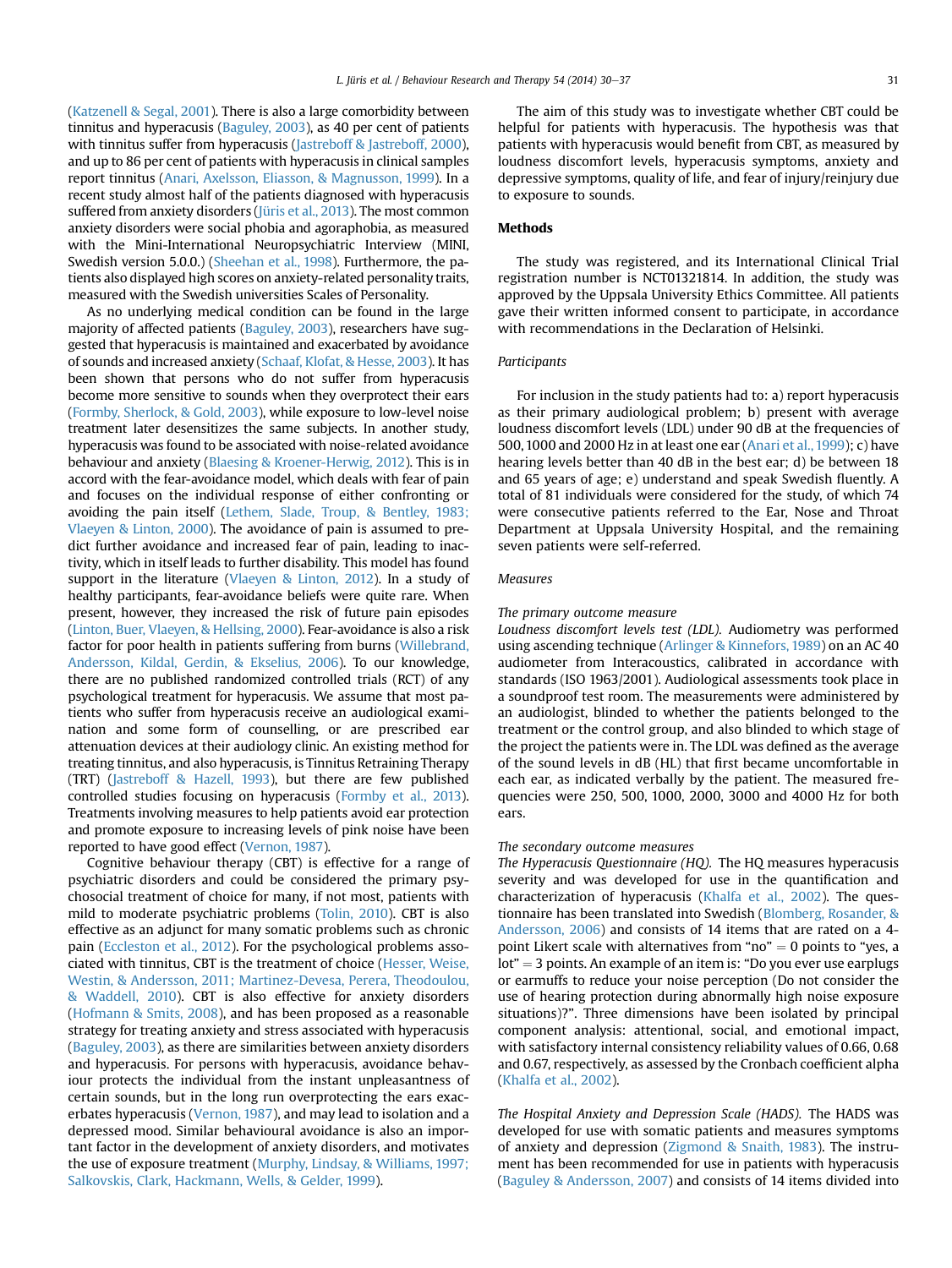two subscales, with seven items measuring anxiety and seven measuring depression. An example of an anxiety item is: "I feel tense or wound up". An example of a depression item is: "I still enjoy the things I used to enjoy". The test-retest reliability of the scale is  $r = 0.80$ . The internal consistency is  $0.80-0.93$  for the anxiety scale and  $0.81-0.90$  for the depression scale [\(Lisspers,](#page-6-0) [Nygren, & Soderman, 1997](#page-6-0)).

The Tampa Scale for Kinesiophobia (TSK). The TSK measures fearavoidance beliefs and fear of (re)injury due to movement ([Miller,](#page-7-0) [Kori, & Todd, 1991\)](#page-7-0), and has been used frequently in pain research. All 17 items were adapted to hyperacusis, with the aim of investigating fear of (re)injury due to exposure to sounds. To illustrate, an example of an item is: "If I were to try to overcome my sound sensitivity, it would increase". Each item is rated on a 4-point Likert scale with scoring alternatives ranging from "strongly disagree" to "strongly agree". The scale has not been validated for this population.

The Quality of Life Inventory (QOLI). The QOLI ([Frisch et al., 2005\)](#page-6-0) includes both importance and satisfaction ratings of 16 different areas of life such as health and self-esteem, and has been used in studies of tinnitus ([Westin, Hayes, & Andersson, 2008](#page-7-0)) and chronic pain ([Buhrman, Nilsson-Ihrfeldt, Jannert, Strom, & Andersson,](#page-6-0)  $2011$ ). The test-retest reliability of the scale has been reported to be between 0.80 and 0.91, and the internal consistency between 0.77 and 0.89 ([Frisch et al., 2005](#page-6-0)).

# Design and procedure

An initial 81 patients were screened for participation via telephone. Three individuals were not included, as they reported hearing impairment and their hearing levels were actually worse than 40 dB according to their medical journals. A further two patients were not included because they reported tinnitus as their primary audiological problem, and two patients declined participation. The remaining 74 patients were invited for further evaluation at the clinic, and 62 of them were later found to fulfil the inclusion criteria. Out of the 12 patients who were not included based on the clinical evaluation, six had normal LDLs. At this point, two patients realized that tinnitus, rather than hyperacusis, was their primary audiological problem. One patient declined further participation, specifically measurement of the LDL. Three patients suffered from severe psychological problems that were deemed likely to interfere with participation in the study (suicidality in two cases and psychotic disorder in one case). They were immediately referred to a psychiatric clinic. In all, 62 patients were included. Two of these 62 patients declined further participation when offered treatment after six months on the waiting list. As they did not take part in the second part of the evaluation, they were excluded, and the material was reduced from 62 to 60 patients. See [Fig. 1](#page-3-0) for a flow chart.

The baseline evaluation included information about the project, a medical examination, audiological testing, a clinical interview, and a structured psychiatric interview. The results of the psychiatric evaluation are presented elsewhere ([Jüris et al., 2013\)](#page-6-0). The patients also completed the HQ, HADS, TSK and QOLI questionnaires. After evaluating whether the patients were eligible for inclusion in the study, randomization was done by the test leader (author LJ) who randomly picked a carefully folded piece of paper, with either "treatment" or "control" written on it, out of a box. In this way patients were assigned to the treatment or waiting-list group. The treatment group received CBT as soon as possible, in general starting within one week after randomization. The patients in the waiting-list group remained on the waiting list for six months, and were then evaluated again audiologically and by means of the questionnaires mentioned above (the pre-treatment assessment). The waiting-list patients then received CBT. After treatment, and again after 12 months, all patients were evaluated audiologically and by means of the HQ, HADS, TSK and QOLI questionnaires. All treatment and evaluation sessions were free of charge for the patients.

A total of five patients dropped out of treatment at different stages, two from the CBT group and three from the control group. In the treatment group, one patient discontinued treatment after the first session and one after the second. Two of the dropouts in the control group left during their treatment phase (after sessions two and four, respectively), and one after completing the postmeasurement phase. The reasons for dropping out were moving abroad in one case, a personal crisis due to illness in a close relative in another, and three of the dropouts did not state any reason.

### Treatment

CBT was given in an individual format by licensed psychologists trained in CBT. Four psychologists were involved in the study and they all received supervision during the trial. The treatment included six therapy sessions; the first was 90 min long and the following five were 45 min each. A treatment manual developed for this study was used in which general CBT principles were applied, such as Socratic questioning and goal-setting. See [Table 1](#page-4-0) for an overview of the treatment. The treatment further consisted of psychoeducation, exposure therapy, applied relaxation and behavioural activation. The psychoeducation consisted of information about the auditory system and hearing, sound levels and assessment of sounds, and information about the present CBTmodel for the development and treatment of hyperacusis. Exposure to sounds was used both as a traditional CBT-technique that is used when treating specific phobias, for example, but there was also a focus on environmental sound enrichment. The first type of exposure was graded, and targeted the fear or anxiety reactions to sounds that many hyperacusis patients experience. The patients compiled situations including exposure to sounds hierarchically, assigning them numbers from 0 to 100 in difficulty to endure due to the loudness. Exposure then started around level  $30-40$  in the sessions, and patients continued with the same task as homework. The aim of the sound enrichment was to normalize the patients' reactions to sounds in accordance with the central gain theory. The focus was on increasing general sound levels at the patients' homes, workplaces and other locations of importance to the individual patients, such as by decreasing the use of ear protection devices in everyday situations. A short version of applied relaxation [\(Öst,](#page-7-0) [1987](#page-7-0)), which is often used in CBT for tinnitus ([Kaldo &](#page-6-0) [Andersson, 2004\)](#page-6-0), was practiced with the aim of stress reduction. Another aim of applied relaxation was to provide the patient with a tool, when needed, for facilitating more difficult situations during exposure therapy. A condensed version of behavioural activation ([Dimidjian, Barrera, Martell, Munoz, & Lewinsohn, 2011](#page-6-0)) was also included in the treatment. As it is common to avoid activities within certain sound environments, this part of the treatment aimed at gradually restarting activities patients had given up due to hyperacusis. Each therapy session ended with homework assignments, such as practicing applied relaxation in the home environment.

#### Statistical analysis

Demographic and baseline differences were tested with t-test for continuous data and chi-square test for categorical data.

Analysis of covariance (ANCOVA) was used to evaluate treatment effects in the two groups. The baseline measure was entered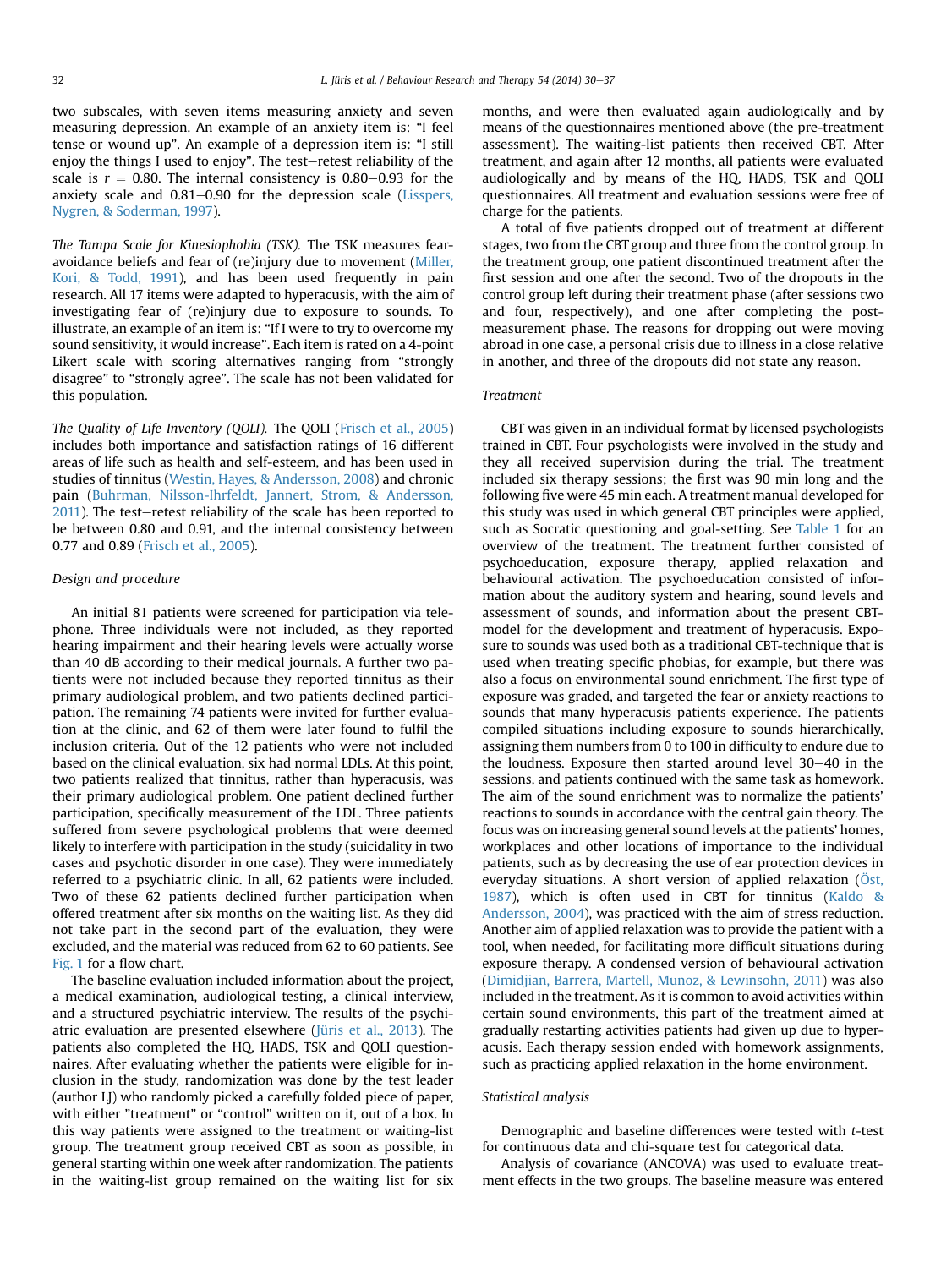<span id="page-3-0"></span>

Fig. 1. Flow chart.

as a covariate to adjust for initial differences between groups. Twelve-month follow-up values for the treatment condition were compared with post-treatment values to test if treatment effects were sustained.

Between and within-group effect sizes were measured with Cohen's d. A Cohen's d of 0.2 was considered a small effect, 0.5 a medium effect and 0.8 a large effect ([Cohen, 1977\)](#page-6-0).

Predictive Mean Matching (PMM) was used to impute missing data. Due to the relatively small percentage of missing data, we considered it satisfactory to impute data for the primary outcome measure only.

P-values less than 0.05 were considered statistically significant for all analyses. Analyses were carried out using SPSS 21.0.

# Results

# Demography

Demographic data for the final 60 patients are presented in [Table 2](#page-4-0). Their ages ranged from 18 to 61 years with a mean of 40.2 years (SD  $=$  12.2). Forty-five (75%) patients were women. The average duration of hyperacusis was 12.2 years (SD  $=$  15.2; range  $1-60$ ). The median duration was 5.0 years (calculated, as 10 patients claimed they had always suffered from hyperacusis).

The patients had mean hearing thresholds of 10.8 dB (SD  $= 9.9$ ) in the right ear and 12.6 dB (SD  $= 9.8$ ) in the left ear for the frequencies 500, 1000, 2000 and 3000 Hz (clearly within the range of normal hearing). There was an expected significant difference in the average hearing thresholds between the right and left ears, with the right ear outperforming the left ( $t = 2.76$ ,  $p < 0.01$ ). The mean LDLs ranged from 69.3 (SD = 12.1) to 76.0 (SD = 11.7) on average for the frequencies 250, 500, 1000, 2000, 3000 and 4000 Hz. There were no significant differences in LDL values between the right and left ears.

# Baseline differences

[Table 2](#page-4-0) describes patient characteristics. T-tests showed no statistically significant differences between the groups either for the variables of sex, age and tinnitus, or for any of the outcome measures at baseline. In [Table 3](#page-4-0), mean values and standard deviations at baseline, pre-treatment for the waiting-list group, post-treatment and follow-up are presented for the outcome measures.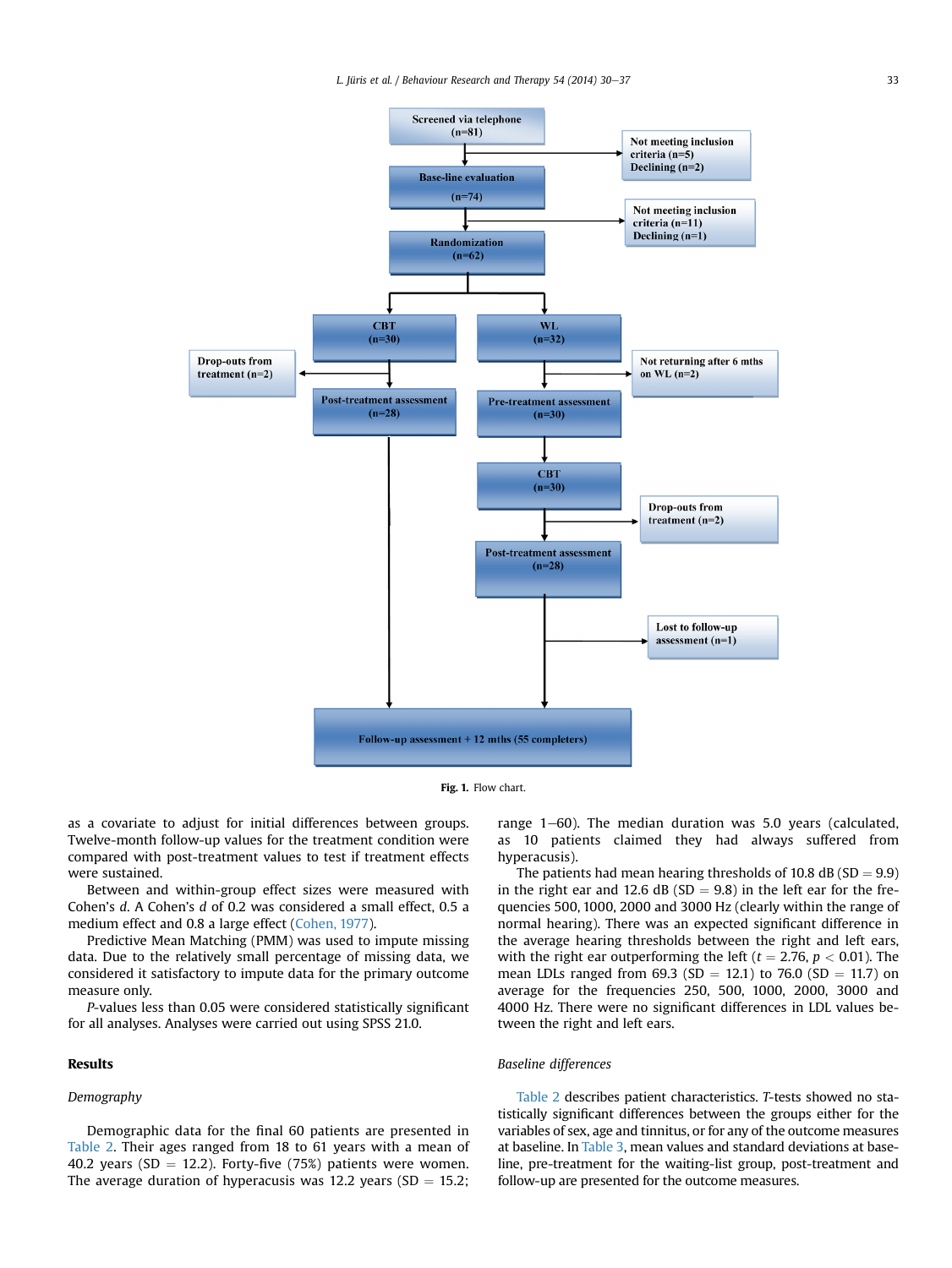#### <span id="page-4-0"></span>Table 1

Overview of the treatment program.

|           | Psychoeducation                                               | Work in sessions                                           | Homework assignments                                                                           |
|-----------|---------------------------------------------------------------|------------------------------------------------------------|------------------------------------------------------------------------------------------------|
| Session 1 | CBT model for<br>treatment<br>Applied relaxation              | Treatment planning<br>Goal setting<br>Applied relaxation 1 | Psychoeducative<br>material<br>Applied relaxation                                              |
| Session 2 | CBT model for<br>treatment<br>Applied relaxation              | Applied relaxation 2<br>Exposure therapy                   | Psychoeducative<br>material<br>Applied relaxation<br>Sound enrichment<br>Exposure therapy      |
| Session 3 | Risk assessment<br>regarding sound<br>Applied relaxation      | Applied relaxation 3<br>Exposure therapy                   | Psychoeducative<br>material<br>Applied relaxation<br>Sound enrichment<br>Exposure therapy      |
| Session 4 | Applied relaxation                                            | Applied relaxation 4<br>Exposure therapy                   | Psychoeducative<br>material<br>Applied relaxation<br>Sound enrichment<br>Exposure therapy      |
| Session 5 | Behavioural<br>Activation                                     | Applied relaxation 5<br>Exposure therapy                   | Applied relaxation<br>Exposure therapy<br>Sound enrichment<br><b>Behavioural</b><br>Activation |
| Session 6 | <b>Behavioural</b><br><b>Activation Relapse</b><br>prevention | Exposure therapy<br>Goal evaluation<br>Relapse prevention  | Applied relaxation<br>Exposure therapy<br>Sound enrichment<br><b>Behavioural</b><br>Activation |

### Effect on the primary outcome measure

The ANCOVAs showed a significant between-group effect on the LDL test for both ears (right ear  $F(1, 57) = 14.2$ ,  $p < 0.001$ , left ear  $F(1, 57)$  $57$ ) = 11.6,  $p < 0.001$ ), as illustrated in [Fig. 2](#page-5-0). Without imputation, values were similar (right ear  $F(1,55) = 12.5$ ,  $p < 0.001$ , left ear  $F(1,55) = 10.1, p < 0.01$ ). Between-group effect sizes (Cohen's d) were moderate,  $d = 0.67$  for the right ear and  $d = 0.69$  for the left ear. The within-group effect size in the CBT group was also moderate,  $d = 0.56$  for the right ear and  $d = 0.51$  for the left ear. Effect sizes are presented in [Table 4](#page-5-0).

### Effect on the secondary outcome measures

After controlling for differences in pre-test scores, there were significant group effects in favour of the treatment group on all secondary outcome measures except for the HADS anxiety scale (see Table 3).

### Table 2 Demography.

|                                 | CBT $(n = 30)$ | WL $(n = 30)$ |
|---------------------------------|----------------|---------------|
| Marital Status (married/single) | 14/16          | 18/12         |
| Education                       |                |               |
| $>$ 2 years university          | 16             | 20            |
| $<$ 2 years university          | 5              | 0             |
| Upper secondary school          | 9              | 8             |
| Elementary school               | O              | $\mathcal{L}$ |
| Co-morbid tinnitus $(y/n)$      | 23/7           | 26/4          |
|                                 | M(SD)          | M(SD)         |
| Age                             | 38.3(11.1)     | 42.1(13.1)    |
| Hearing Threshold Right         | 11.2 (10.8)    | 10.3(9.0)     |
| Hearing Threshold Left          | 13.3(11.3)     | 12.0(8.2)     |
|                                 |                |               |

#### Table 3

Means and standard deviations for baseline, pre-treatment (for the WL group only), post-treatment and follow-up measures.

|                        | <b>CBT</b>    |                          | WI.           |    | Total          |
|------------------------|---------------|--------------------------|---------------|----|----------------|
|                        | M(SD)         | N                        | M(SD)         | N  | $\overline{N}$ |
| LDL Right ear          |               |                          |               |    |                |
| Baseline               | 71.88 (10.75) | 30                       | 72.22 (10.79) | 30 | 60             |
| Pre-treatment (WL)     |               | -                        | 70.17 (12.19) | 30 | 30             |
| Post-treatment         | 78.55 (13.00) | 30                       | 79.06 (10.17) | 30 | 60             |
| 12-month follow-up     | 80.09 (11.13) | 30                       | 79.89 (9.08)  | 30 | 60             |
| LDL Left ear           |               |                          |               |    |                |
| Baseline               | 73.47 (10.73) | 30                       | 72.94 (10.85) | 30 | 60             |
| Pre-treatment (WL)     |               |                          | 70.44 (13.64) | 30 | 30             |
| Post-treatment         | 79.54 (12.80) | 30                       | 78.09 (9.95)  | 30 | 60             |
| 12-month follow-up     | 81.26 (10.17) | 30                       | 79.81 (9.87)  | 30 | 60             |
| HO                     |               |                          |               |    |                |
| Baseline               | 29.77 (5.49)  | 30                       | 29.83 (6.33)  | 30 | 60             |
| Pre-treatment (WL)     |               | -                        | 29.90 (6.24)  | 30 | 30             |
| Post-treatment         | 21.50 (8.44)  | 28                       | 25.71 (6.09)  | 28 | 56             |
| 12-month follow-up     | 20.21 (8.39)  | 28                       | 24.52 (6.46)  | 27 | 55             |
| <b>HADS Anxiety</b>    |               |                          |               |    |                |
| Baseline               | 7.67 (4.66)   | 30                       | 7.63(3.64)    | 30 | 60             |
| Pre-treatment (WL)     |               |                          | 7.07(4.03)    | 30 | 30             |
| Post-treatment         | 5.75(4.29)    | 28                       | 5.86(3.53)    | 28 | 56             |
| 12-month follow-up     | 5.78 (4.65)   | 27                       | 6.07(3.96)    | 27 | 54             |
| <b>HADS</b> Depression |               |                          |               |    |                |
| <b>Baseline</b>        | 6.63(3.84)    | 30                       | 5.80 (3.75)   | 30 | 60             |
| Pre-treatment (WL)     |               |                          | 5.63(4.00)    | 30 | 30             |
| Post-treatment         | 4.21(3.55)    | 28                       | 4.68 (2.97)   | 28 | 56             |
| 12-month follow-up     | 3.81 (3.09)   | 27                       | 4.63 (3.83)   | 27 | 54             |
| <b>TSK</b>             |               |                          |               |    |                |
| <b>Baseline</b>        | 44.30 (8.29)  | 30                       | 42.87 (8.64)  | 30 | 60             |
| Pre-treatment (WL)     |               | $\overline{\phantom{0}}$ | 41.17 (9.92)  | 30 | 30             |
| Post-treatment         | 29.18 (7.49)  | 28                       | 32.89 (9.51)  | 28 | 56             |
| 12-month follow-up     | 30.07 (6.58)  | 28                       | 31.67 (10.08) | 27 | 55             |
| <b>OOLI</b>            |               |                          |               |    |                |
| Baseline               | 1.49 (1.60)   | 30                       | 0.97(2.04)    | 30 | 60             |
| Pre-treatment (WL)     |               |                          | 1.30(2.00)    | 30 | 30             |
| Post-treatment         | 2.17(1.38)    | 28                       | 1.64(1.95)    | 28 | 56             |
| 12-month follow-up     | 2.36(1.35)    | 28                       | 1.61(1.98)    | 27 | 55             |

### The Hyperacusis Questionnaire

The ANCOVA showed significant group effects for hyperacusis severity  $(F(1,55) = 27.5, p < 0.001)$ . The between-group effect size was large,  $d = 1.13$ , and the within-group effect size for the CBT group was also large,  $d = 1.16$ .

### The Hospital Anxiety and Depression Scale

The ANCOVA showed significant group effects for the depression scale ( $F(1, 55) = 8.1$ ,  $p < 0.01$ ), but not for the anxiety scale ( $F(1, 55) = 8.1$ )  $(55) = 3.9$ ,  $p = 0.054$ ), although there was a trend in favour of the CBT group. Between-group effect sizes for depression were small,  $d = 0.38$ , and the within-group effect size for the CBT group was moderate,  $d = 0.73$ .

# The Quality of Life Inventory

A significant treatment effect was shown on the QOLI  $(F(1,55) = 4.3, p < 0.05)$ . The between-group effect size was moderate,  $d = 0.51$ , and the within-group effect size for the CBT group was small,  $d = 0.46$ .

# The Tampa Scale of Kinesiophobia (adapted to hyperacusis)

The ANCOVAs showed significant group effects  $(F(1, 55) = 47.1,$  $p < 0.001$ ). The between-group effect size was large,  $d = 1.36$ , and the within-group effect size for the CBT group was also large,  $d = 1.91.$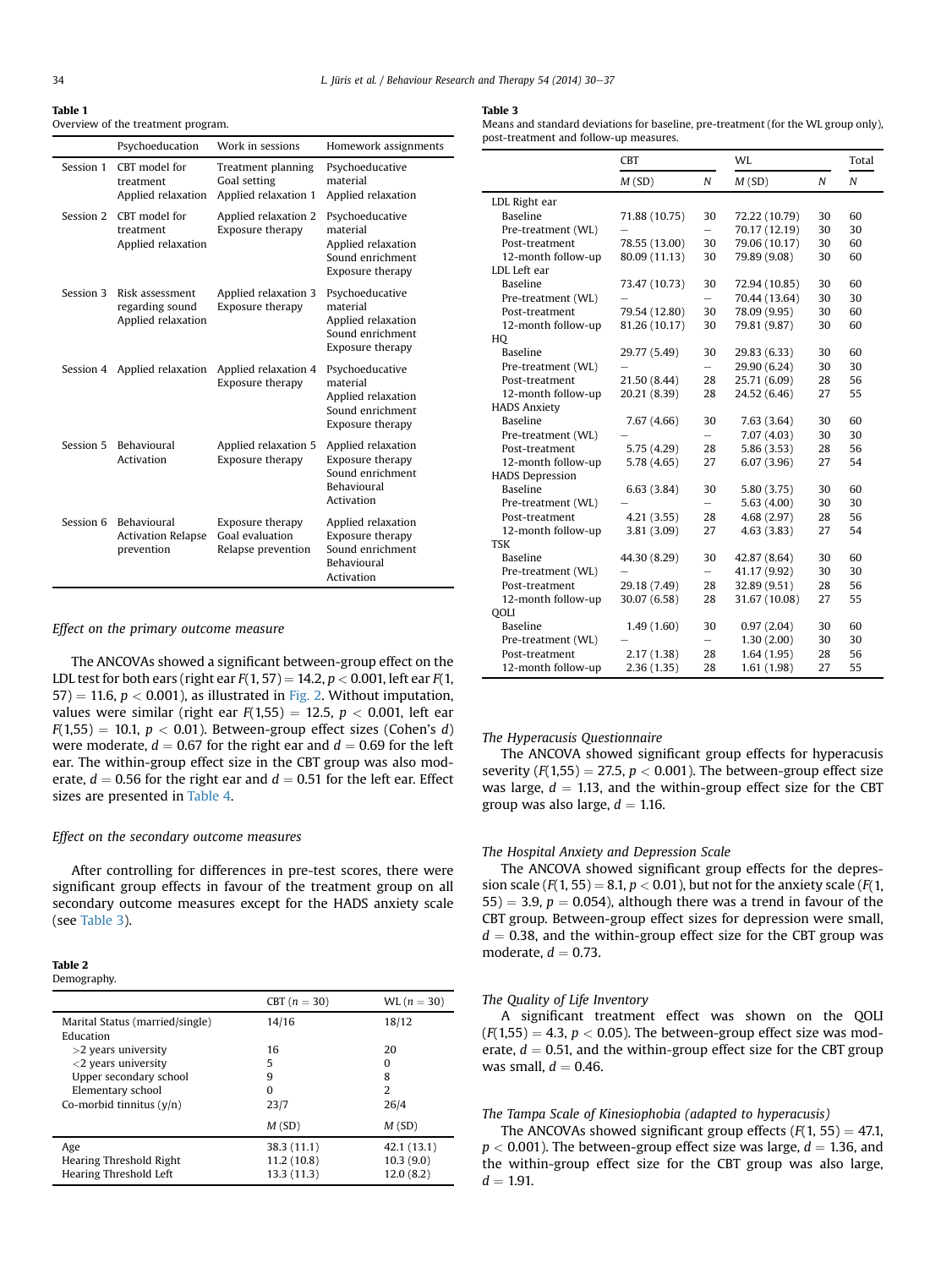<span id="page-5-0"></span>

Fig. 2. Results for the LDL-test at the four assessments:  $1 =$  baseline;  $2 =$  post treatment for the CBT-group and pre-treatment for the WL-group;  $3 =$  post-treatment for the WL-group, and  $4 = 12$ -month follow-up for both groups. Significant differences exist between CBT- and WL-groups at assessment 2 for both ears.

#### Table 4 Effect sizes, Cohen's d. WL-group has received CBT at the 12-month follow-up.

|                        | Within-group effect sizes |      | Between-group<br>effect sizes<br>CBT vs WL |  |
|------------------------|---------------------------|------|--------------------------------------------|--|
|                        | <b>CBT</b><br>WI.         |      |                                            |  |
| LDL Right ear          |                           |      |                                            |  |
| Post-treatment         | 0.56                      | 0.18 | 0.67                                       |  |
| 12-month follow-up     | 0.75                      | 0.90 | 0.02                                       |  |
| LDL Left ear           |                           |      |                                            |  |
| Post-treatment         | 0.51                      | 0.20 | 0.69                                       |  |
| 12-month follow up     | 0.74                      | 0.79 | 0.14                                       |  |
| HO                     |                           |      |                                            |  |
| Post-treatment         | 1.16                      | 0.01 | 1.13                                       |  |
| 12-month follow-up     | 1.35                      | 0.85 | 0.58                                       |  |
| <b>HADS Anxiety</b>    |                           |      |                                            |  |
| Post-treatment         | 0.49                      | 0.15 | 0.32                                       |  |
| 12-month follow-up     | 0.46                      | 0.25 | 0.07                                       |  |
| <b>HADS Depression</b> |                           |      |                                            |  |
| Post-treatment         | 0.73                      | 0.04 | 0.38                                       |  |
| 12-month follow-up     | 0.90                      | 0.26 | 0.24                                       |  |
| TSK                    |                           |      |                                            |  |
| Post-treatment         | 1.91                      | 0.18 | 1.36                                       |  |
| 12-month follow-up     | 1.90                      | 0.95 | 0.19                                       |  |
| OOLI                   |                           |      |                                            |  |
| Post-treatment         | 0.46                      | 0.16 | 0.51                                       |  |
| 12-month follow-up     | 0.59                      | 0.16 | 0.44                                       |  |

Comparison between the treatment condition and the waiting-list group after receiving treatment

When the waiting-list group later received CBT, the outcomes were similar. No significant differences were observed (see Table 4 for effect sizes).

# Follow-up

The follow-up assessment was conducted 12 months after treatment, and was completed by 55 patients. Improvements were maintained at the group level for all measures in the CBT group. At follow-up the differences due to group on the HQ were significantly different in favour of the treatment group  $(F(1,52) = 5.3, p < 0.05)$ . The HADS anxiety scale showed a significant improvement in the treatment group from baseline to follow-up, and also in the waiting-list group from pre-treatment to follow-up after they had also received CBT.

# Discussion

In the present study it was shown that CBT can be helpful for persons suffering from hyperacusis. The results were stable over 12 months, with effect sizes generally moderate immediately after treatment, and larger at follow-up, which is logical if patients have continued applying the CBT principles in their lives following the active treatment period. To our knowledge, this is the only published RCT focusing on psychological treatment for hyperacusis, and it provides evidence for the CBT model outlined in the introduction: the noise-related avoidance behaviour in patients with hyperacusis is important in maintaining hyperacusis and needs to be targeted in treatment. In CBT the patient learns new behaviours for dealing with hyperacusis that mainly comprise exposure to sounds in a controlled and step-wise fashion, thereby reducing avoidance and also audiological sensitivity. Therefore, the present improvement is likely to be due both to a psychological impact on emotion as well as to changes in the auditory pathway.

In this study there was a statistically significant effect on the primary effect measure, the LDL test. Whether this implies clinical significance can be discussed in terms of a physical law, the inverse square law. The sound intensity from a point source will obey this law in that it states that 6 dB corresponds to twice the amplitude, which means a doubling of the volume of the sound. It is likely that an individual will experience a change of 6 dB as clinically significant, which is also our clinical impression. Loudness is the term describing the subjective dimension of the sound. In research, a change of 1 dB is perceived as a volume change of 10 per cent ([Luxon, 2003\)](#page-6-0), and 10 dB as a doubling of the perceived volume ([Stevens, 1955](#page-7-0)). In the present study, the average changes in LDL values for the right and left ears immediately after treatment, both for the treatment group and for the control group after receiving CBT, were between 6.1 dB and 8.9 dB, and at follow-up they were between 7.5 dB and 9.8 dB. Consequently, it seems safe to conclude that a clinically significant change has been shown in this study. Out of all the patients measured post-treatment ( $n = 56$ ), including the patients who received CBT after the waiting-list period, 32 individuals were found to have a positive change of at least 6 dB in one ear. At follow-up ( $n = 55$ ), 35 patients were considered responders. It is conceivable that this improvement can make it possible to take part in many more activities in life than was previously the case, such as work and social activities.

The validity and reliability of the LDL test have been discussed [\(Baguley, 2003](#page-6-0)) and criticized for being sensitive to differences in instruction [\(Bornstein & Musiek, 1993\)](#page-6-0). The measure was chosen for this study because of its customary use in audiology and because there is evidence that LDLs are decreased in patients with hyperacusis [\(Anari et al., 1999\)](#page-6-0). To strengthen the reliability of this test, the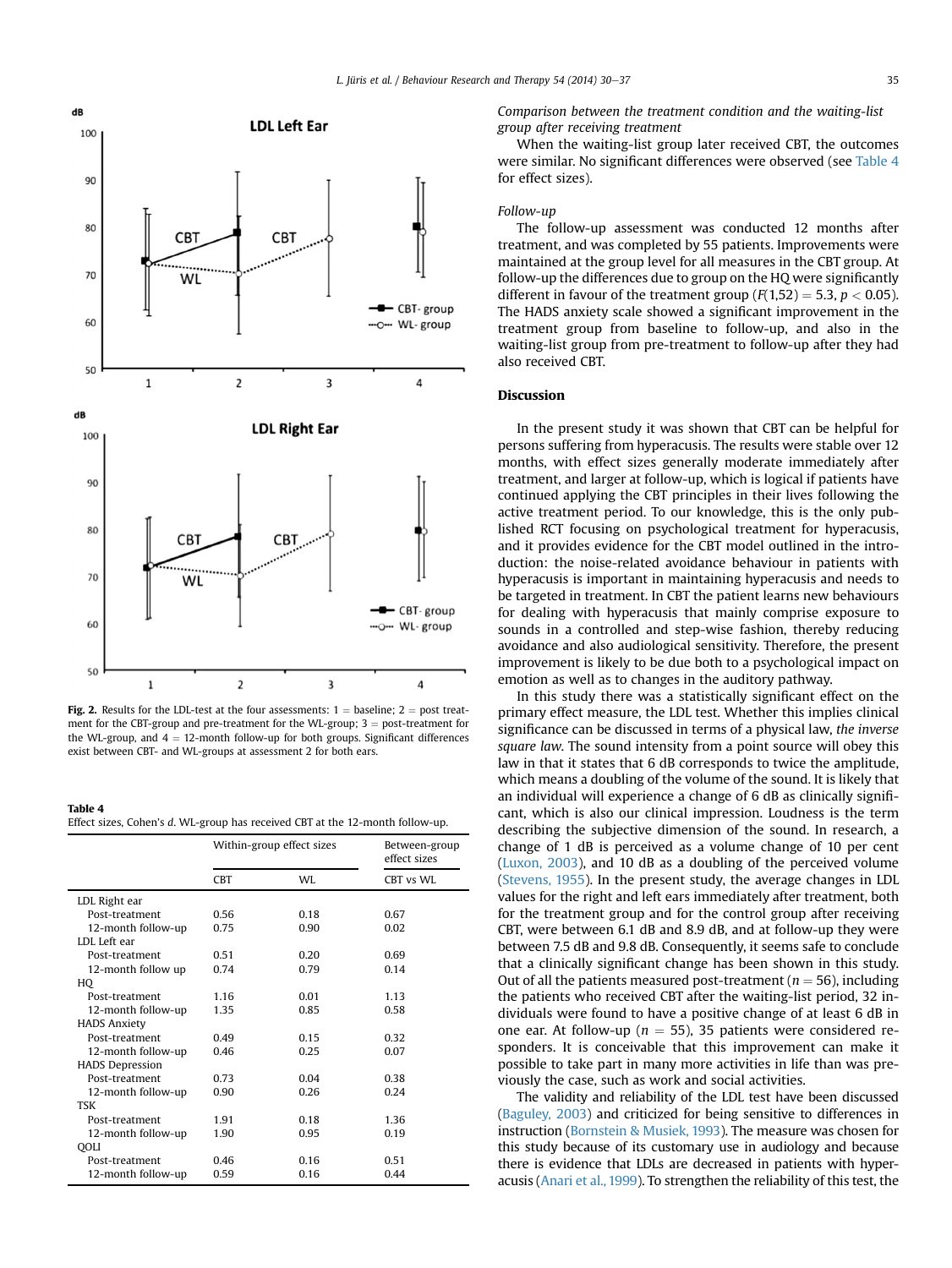<span id="page-6-0"></span>audiologists' instructions were standardized, and they were blinded to which group and phase the subject was in. Due to the testing procedure, it can also be argued that the LDL test might be a more objective measure than self-administered scales, as the individual cannot know his or her relative results when replying to test items.

Regarding the results of the secondary outcome measures, there were significant group effects on all measures except the HADS scale for anxiety. Such an effect would have been reasonable, according to our hypothesis, based on the similarities and comorbidity between hyperacusis and anxiety disorders, and there was actually a trend in that direction. HADS-anxiety decreased significantly from pre-treatment to follow-up in both groups, which may have been due to anxiety levels dropping in general, as all patients learned at the baseline evaluation that they were to receive treatment for hyperacusis. It is worth noting that when the study took place, six months was a normal length of time to wait for ordinary treatment at the clinic.

There are some limitations in this study. The patients in the control group received no active treatment and remained on the waiting list, although another credible treatment or an active control group would have been preferred. This design choice was based on the difficulty in finding another relevant treatment with which to compare CBT, as there is no recommended evidencebased treatment for hyperacusis. In our experience the most likely treatment a patient receives consists merely of an audiological examination, including the measurement of LDLs, which those on the waiting list received during the evaluation. These patients did not improve or deteriorate significantly on any measure while on the waiting list.

Questions can be raised about the representativity of the sample as almost all patients in this study had been referred to a hospital audiology clinic and were probably more distressed than persons with hyperacusis in the general population. More patients also had academic professions as compared with the general population. The inclusion criteria were broad, and it is therefore likely that some patients were included in the study who would have benefitted more from treatment for other psychiatric problems. The evaluated treatment consisted of only six sessions, a total of around five hours of treatment over two months, which proved enough to accomplish clinically relevant results. For a CBT-trained therapist with basic knowledge in behavioural medicine, the protocol should not be either too difficult or too time-consuming to implement. For the patient, his or her problems can be relieved in just a few months. The protocol is easy to prolong if the timeframe is too short for the individual patient. Perhaps a few more sessions of CBT could produce even better results for this patient group. An obstacle to providing patients with this treatment is the dearth of trained CBTtherapists, especially those working in the field of audiology where these patients are often found. In conclusion, CBT is a promising method for treating patients with hyperacusis, although further investigation is necessary.

### Acknowledgements

This study was supported by the Swedish Research Council, the Uppsala County Council, and the Nasvell Foundation. The authors would like to thank the patients who took part in this study. We are also thankful to Hans Arinell for statistical advice. There are no conflicts of interest to declare.

#### References

[Anari, M., Axelsson, A., Eliasson, A., & Magnusson, L. \(1999\). Hypersensitivity to](http://refhub.elsevier.com/S0005-7967(14)00008-4/sref1) [sound](http://refhub.elsevier.com/S0005-7967(14)00008-4/sref1) - [questionnaire data, audiometry and classi](http://refhub.elsevier.com/S0005-7967(14)00008-4/sref1)fication. Scandinavian Audi[ology, 28](http://refhub.elsevier.com/S0005-7967(14)00008-4/sref1)(4), 219-[230](http://refhub.elsevier.com/S0005-7967(14)00008-4/sref1).

- [Andersson, G., Lindvall, N., Hursti, T., & Carlbring, P. \(2002\). Hypersensitivity to](http://refhub.elsevier.com/S0005-7967(14)00008-4/sref2) [sound \(hyperacusis\): a prevalence study conducted via the Internet and post.](http://refhub.elsevier.com/S0005-7967(14)00008-4/sref2) [International Journal of Audiology, 41](http://refhub.elsevier.com/S0005-7967(14)00008-4/sref2)(8), 545-[554.](http://refhub.elsevier.com/S0005-7967(14)00008-4/sref2)
- [Arlinger, S., & Kinnefors, C. \(1989\). Reference equivalent threshold sound pressure](http://refhub.elsevier.com/S0005-7967(14)00008-4/sref3) [levels for insert earphones.](http://refhub.elsevier.com/S0005-7967(14)00008-4/sref3) Scandinavian Audiology,  $18(4)$ ,  $195-198$ .
- [Attri, D., & Nagarkar, A. N. \(2010\). Resolution of hyperacusis associated with](http://refhub.elsevier.com/S0005-7967(14)00008-4/sref4) [depression, following lithium administration and directive counselling.](http://refhub.elsevier.com/S0005-7967(14)00008-4/sref4) Journal of Laryngology & Otology,  $124(8)$ ,  $919-921$ .
- Baguley, D. (2003). Hyperacusis. [Journal of the Royal Society of Medicine, 96](http://refhub.elsevier.com/S0005-7967(14)00008-4/sref5)(12),  $582 - 585$  $582 - 585$ .
- Baguley, D., & Andersson, G. (2007). [Hyperacusis: Mechanisms, diagnosis, and ther](http://refhub.elsevier.com/S0005-7967(14)00008-4/sref6)apies[. San Diego; Oxford: Plural Pub.](http://refhub.elsevier.com/S0005-7967(14)00008-4/sref6)
- [Blaesing, L., & Kroener-Herwig, B. \(2012\). Self-reported and behavioral sound](http://refhub.elsevier.com/S0005-7967(14)00008-4/sref7) [avoidance in tinnitus and hyperacusis subjects, and association with anxiety](http://refhub.elsevier.com/S0005-7967(14)00008-4/sref7) ratings. [International Journal of Audiology, 51](http://refhub.elsevier.com/S0005-7967(14)00008-4/sref7), 611-[617.](http://refhub.elsevier.com/S0005-7967(14)00008-4/sref7)
- [Blomberg, S., Rosander, M., & Andersson, G. \(2006\). Fears, hyperacusis and musi-](http://refhub.elsevier.com/S0005-7967(14)00008-4/sref8)cality in Williams syndrome. [Research in Developmental Disabilities, 27](http://refhub.elsevier.com/S0005-7967(14)00008-4/sref8)(6), 668-[680](http://refhub.elsevier.com/S0005-7967(14)00008-4/sref8).
- [Bornstein, S. P., & Musiek, F. E. \(1993\). Loudness discomfort level and reliability as a](http://refhub.elsevier.com/S0005-7967(14)00008-4/sref9) [function of instructional set.](http://refhub.elsevier.com/S0005-7967(14)00008-4/sref9) Scandinavian Audiology, 22(2), 125-[131.](http://refhub.elsevier.com/S0005-7967(14)00008-4/sref9)
- [Buhrman, M., Nilsson-Ihrfeldt, E., Jannert, M., Strom, L., & Andersson, G. \(2011\).](http://refhub.elsevier.com/S0005-7967(14)00008-4/sref10) [Guided internet-based cognitive behavioural treatment for chronic back pain](http://refhub.elsevier.com/S0005-7967(14)00008-4/sref10) [reduces pain catastrophizing: a randomized controlled trial.](http://refhub.elsevier.com/S0005-7967(14)00008-4/sref10) Journal of Rehabilitation Medicine,  $43(6)$ ,  $500-505$ .
- Cohen, J. (1977). [Statistical power analysis for the behavioural sciences](http://refhub.elsevier.com/S0005-7967(14)00008-4/sref11a) (Rev. ed.). [New York, NY: Academic Press](http://refhub.elsevier.com/S0005-7967(14)00008-4/sref11a).
- [Dimidjian, S., Barrera, M., Jr., Martell, C., Munoz, R. F., & Lewinsohn, P. M. \(2011\). The](http://refhub.elsevier.com/S0005-7967(14)00008-4/sref12) [origins and current status of behavioral activation treatments for depression.](http://refhub.elsevier.com/S0005-7967(14)00008-4/sref12) [Annual Review of Clinical Psychology, 7](http://refhub.elsevier.com/S0005-7967(14)00008-4/sref12), 1-[38](http://refhub.elsevier.com/S0005-7967(14)00008-4/sref12).
- [Eccleston, C., Palermo, T. M., de C. Williams, A. C., Lewandowski, A., Morley, S.,](http://refhub.elsevier.com/S0005-7967(14)00008-4/sref13) [Fisher, E., et al. \(2012\). Psychological therapies for the management of chronic](http://refhub.elsevier.com/S0005-7967(14)00008-4/sref13) [and recurrent pain in children and adolescents.](http://refhub.elsevier.com/S0005-7967(14)00008-4/sref13) Cochrane Database of Systematic Reviews, 12[, CD003968.](http://refhub.elsevier.com/S0005-7967(14)00008-4/sref13)
- [Formby, C., Hawley, M., Sherlock, L. P., Gold, S., Parton, J., Brooks, R., et al. \(2013\).](http://refhub.elsevier.com/S0005-7967(14)00008-4/sref14) [Intervention for restricted dynamic range and reduced sound tolerance: clinical](http://refhub.elsevier.com/S0005-7967(14)00008-4/sref14) [trial using a tinnitus retraining therapy protocol for hyperacusis.](http://refhub.elsevier.com/S0005-7967(14)00008-4/sref14) Journal of the [Acoustical Society of America, 133](http://refhub.elsevier.com/S0005-7967(14)00008-4/sref14)(5), 3382.
- [Formby, C., Sherlock, L. P., & Gold, S. L. \(2003\). Adaptive plasticity of loudness](http://refhub.elsevier.com/S0005-7967(14)00008-4/sref15) [induced by chronic attenuation and enhancement of the acoustic background.](http://refhub.elsevier.com/S0005-7967(14)00008-4/sref15) [Journal of the Acoustical Society of America, 114](http://refhub.elsevier.com/S0005-7967(14)00008-4/sref15)(1), 55-[58.](http://refhub.elsevier.com/S0005-7967(14)00008-4/sref15)
- [Frisch, M. B., Clark, M. P., Rouse, S. V., Rudd, M. D., Paweleck, J. K., Greenstone, A.,](http://refhub.elsevier.com/S0005-7967(14)00008-4/sref16) [et al. \(2005\). Predictive and treatment validity of life satisfaction and the quality](http://refhub.elsevier.com/S0005-7967(14)00008-4/sref16) [of life inventory.](http://refhub.elsevier.com/S0005-7967(14)00008-4/sref16) Assessment,  $12(1)$ ,  $66-78$ .
- [Hannula, S., Bloigu, R., Majamaa, K., Sorri, M., & Mäki-Torkko, E. \(2011\). Self-re](http://refhub.elsevier.com/S0005-7967(14)00008-4/sref17)[ported hearing problems among older adults: prevalence and comparison to](http://refhub.elsevier.com/S0005-7967(14)00008-4/sref17) measured hearing impairment. [Journal of the American Academy of Audiology,](http://refhub.elsevier.com/S0005-7967(14)00008-4/sref17)  $22(8)$ , 550-[559](http://refhub.elsevier.com/S0005-7967(14)00008-4/sref17).
- [Hesser, H., Weise, C., Westin, V. Z., & Andersson, G. \(2011\). A systematic review and](http://refhub.elsevier.com/S0005-7967(14)00008-4/sref18) [meta-analysis of randomized controlled trials of cognitive-behavioral therapy](http://refhub.elsevier.com/S0005-7967(14)00008-4/sref18) for tinnitus distress. Clinical Psychology Review,  $31(4)$ , 545-[553](http://refhub.elsevier.com/S0005-7967(14)00008-4/sref18).
- [Hofmann, S. G., & Smits, J. A. \(2008\). Cognitive-behavioral therapy for adult anxiety](http://refhub.elsevier.com/S0005-7967(14)00008-4/sref19) [disorders: a meta-analysis of randomized placebo-controlled trials.](http://refhub.elsevier.com/S0005-7967(14)00008-4/sref19) Journal of Clinical Psychiatry,  $69(4)$ ,  $621-632$  $621-632$ .
- [Jastreboff, P. J., & Hazell, J. W. \(1993\). A neurophysiological approach to tinnitus:](http://refhub.elsevier.com/S0005-7967(14)00008-4/sref20) clinical implications. British Journal of Audiology,  $27(1)$ ,  $7-17$ .
- [Jastreboff, P. J., & Jastreboff, M. M. \(2000\). Tinnitus retraining therapy \(TRT\) as a](http://refhub.elsevier.com/S0005-7967(14)00008-4/sref21) [method for treatment of tinnitus and hyperacusis patients.](http://refhub.elsevier.com/S0005-7967(14)00008-4/sref21) Journal of the [American Academy of Audiology, 11](http://refhub.elsevier.com/S0005-7967(14)00008-4/sref21)(3), 162-[177.](http://refhub.elsevier.com/S0005-7967(14)00008-4/sref21)
- [Jüris, L., Andersson, G., Larsen, H. C., & Ekselius, L. \(2013\). Psychiatric comorbidity](http://refhub.elsevier.com/S0005-7967(14)00008-4/sref22) [and personality traits in patients with hyperacusis.](http://refhub.elsevier.com/S0005-7967(14)00008-4/sref22) International Journal of [Audiology, 52](http://refhub.elsevier.com/S0005-7967(14)00008-4/sref22)(4), 230-[235](http://refhub.elsevier.com/S0005-7967(14)00008-4/sref22).
- Kaldo, V., & Andersson, G. (2004). [Kognitiv beteendeterapi vid tinnitus \(Swedish\)](http://refhub.elsevier.com/S0005-7967(14)00008-4/sref45). [Lund: Studentlitteratur.](http://refhub.elsevier.com/S0005-7967(14)00008-4/sref45)
- [Katzenell, U., & Segal, S. \(2001\). Hyperacusis: review and clinical guidelines.](http://refhub.elsevier.com/S0005-7967(14)00008-4/sref23) Otology [& Neurotology, 22](http://refhub.elsevier.com/S0005-7967(14)00008-4/sref23)(3), 321-[326. discussion 326](http://refhub.elsevier.com/S0005-7967(14)00008-4/sref23)-[327.](http://refhub.elsevier.com/S0005-7967(14)00008-4/sref23)
- [Khalfa, S., Dubal, S., Veuillet, E., Perez-Diaz, F., Jouvent, R., & Collet, L. \(2002\). Psy](http://refhub.elsevier.com/S0005-7967(14)00008-4/sref24)[chometric normalization of a hyperacusis questionnaire.](http://refhub.elsevier.com/S0005-7967(14)00008-4/sref24) ORL Journal for Oto-[Rhino-Laryngology and its Related Specialties, 64](http://refhub.elsevier.com/S0005-7967(14)00008-4/sref24)(6), 436-[442](http://refhub.elsevier.com/S0005-7967(14)00008-4/sref24).
- [Lethem, J., Slade, P. D., Troup, J. D., & Bentley, G. \(1983\). Outline of a fear-avoidance](http://refhub.elsevier.com/S0005-7967(14)00008-4/sref25) [model of exaggerated pain perception-I.](http://refhub.elsevier.com/S0005-7967(14)00008-4/sref25) Behaviour Research and Therapy, 21(4), [401](http://refhub.elsevier.com/S0005-7967(14)00008-4/sref25)-[408.](http://refhub.elsevier.com/S0005-7967(14)00008-4/sref25)
- [Linton, S. J., Buer, N., Vlaeyen, J., & Hellsing, A. L. \(2000\). Are fear-avoidance beliefs](http://refhub.elsevier.com/S0005-7967(14)00008-4/sref26) [related to the inception of an episode of back pain? A prospective study.](http://refhub.elsevier.com/S0005-7967(14)00008-4/sref26) Psychology & Health,  $14(6)$ , 1051-[1059](http://refhub.elsevier.com/S0005-7967(14)00008-4/sref26).
- [Lisspers, J., Nygren, A., & Soderman, E. \(1997\). Hospital anxiety and depression scale](http://refhub.elsevier.com/S0005-7967(14)00008-4/sref27) [\(HAD\): some psychometric data for a Swedish sample.](http://refhub.elsevier.com/S0005-7967(14)00008-4/sref27) Acta Psychiatrica Scandinavica,  $96(4)$ ,  $281-286$  $281-286$ .
- Luxon, L. M. (2003). [Textbook of audiological medicine: Clinical aspects of hearing and](http://refhub.elsevier.com/S0005-7967(14)00008-4/sref28) balance[. London: Martin Dunitz](http://refhub.elsevier.com/S0005-7967(14)00008-4/sref28).
- [Marriage, J., & Barnes, N. M. \(1995\). Is central hyperacusis a symptom of 5](http://refhub.elsevier.com/S0005-7967(14)00008-4/sref29) [hydroxytryptamine \(5-HT\) dysfunction?](http://refhub.elsevier.com/S0005-7967(14)00008-4/sref29) Journal of Laryngology & Otology, 109[\(10\), 915](http://refhub.elsevier.com/S0005-7967(14)00008-4/sref29)-[921.](http://refhub.elsevier.com/S0005-7967(14)00008-4/sref29)
- [Martinez-Devesa, P., Perera, R., Theodoulou, M., & Waddell, A. \(2010\). Cognitive](http://refhub.elsevier.com/S0005-7967(14)00008-4/sref30) behavioural therapy for tinnitus. [Cochrane Database of Systematic Reviews](http://refhub.elsevier.com/S0005-7967(14)00008-4/sref30), (9), [CD005233](http://refhub.elsevier.com/S0005-7967(14)00008-4/sref30).